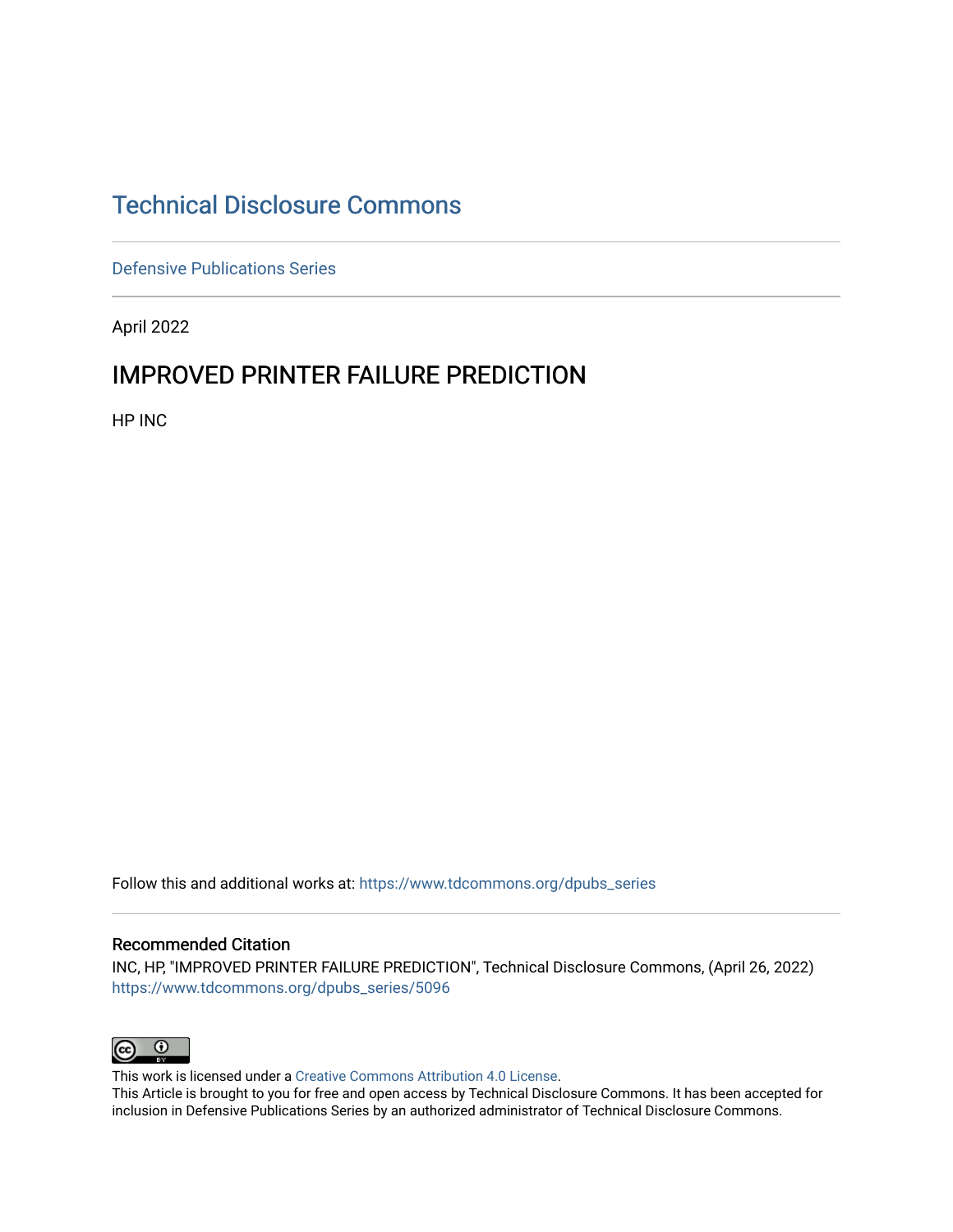# *Improved Printer Failure Prediction*

**Abstract:** This disclosure describes a more accurate and data efficient failure prediction mechanism for printer components. Better failure prediction leads to improved service efficiencies and cost savings for channel partners.

A technique is disclosed that constructs extremely simple summaries of printer telemetry streams. These summaries are used to construct very data-efficient failure predictors for printer components.

A printer's stream of telemetry data consists of events such as paper jams and thermal spikes. The events are marked 0 or 1 depending on whether we are in a healthy printer state or not. We learn to predict part failures from such annotated printer event streams using machine learning (ML). In non-sequential machine learning, each event is studied as a stand-alone observation. This ignores the context present in a stream of events and gives poor accuracy. In sequential ML, each event is processed within the context provided by the event stream. But this approach is very data hungry. We present a data-efficient sequential ML solution.

In our technique, the event stream is split into the healthy and unhealthy regions. We construct regionwise summaries. Each region (healthy or unhealthy) can be summarized by taking the max of event count over the region. This algorithm is given in detail next.

- 1) For each type of event (e.g., paper jam)
- 2) Each region (healthy or unhealthy) is summarized by taking the max of daily counts in that region.
- 3) This results in a two number summary for each event type. Namely, the max-count-healthy and max-count-unhealthy.

These summaries are sequential in nature. The summarization is illustrated in Fig 1. When the data is wellbehaved, these summaries contain all the failure patterns present in the original stream, with very little loss of failure related information. This claim is formalized in Figs 2 and 3.

The current technique is a more compressed version of the event stream summary disclosed in Technical Disclosure 'Printer Operating Characteristics Chart' [1]. The advantage of the current technique over [1], is that we get exactly two features for each event type. Whereas the previous technique was a variable length summary and could result in a variable number of features. This fixed number of features enables standard ML techniques to be used, as described next.

These regionwise features are fed into a simple tree-based ML learner. For each event type, we have a single tree. Such trees are ensembled using the max-ensembling rule (maximum of all individual tree predictions). The combination of regionwise features and simple tree learners, enables us to construct failure prediction models from small amounts of data and increases our prediction accuracy.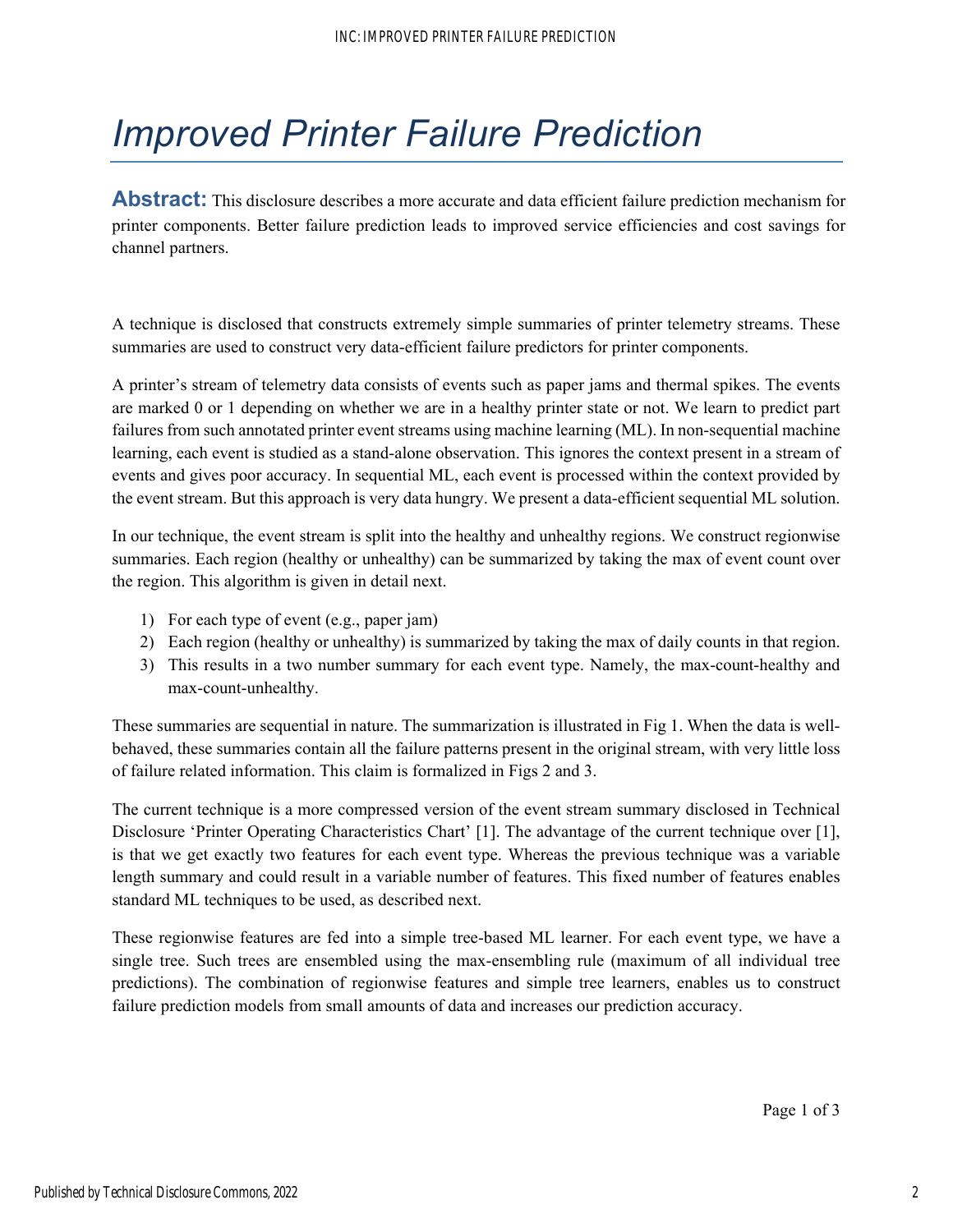#### Improved Printer Failure Prediction



Figure 1: Example summary of paper jam counts. f(t) is daily paper jam count. The whole numeric sequence is compressed into a two number region-wise summary: max-healthy (maxH) and max-unhealthy (maxUH)

Theorem: Let f(t) be Lipschitz continuous with  $p < 1$ . Let f(t) start at 0 (WLOG). Let B be a decision boundary for stateless classifier. Then the cost simplifies to:  $\text{Cost}(B) = \begin{cases} C_{FP} & max_H > B_{min} \\ 0 & max_H < B_{min} < max_{UH} \\ C_{FN} & max_{UH} < B_{min} \end{cases}$ 

*Figure 2: Formal theorem demonstrating zero information lossin oursequentialsummarization. C(B) isthe* loss function of a ML decision boundary B on an input event count sequence f(t). C(B) depends solely on the maxH & maxUH numbers. The rest of the sequence  $f(t)$  is irrelevant (fig 1). Conversely,  $C(B)$  only depends on Bmin, the least number above which a failure can be predicted, the rest of the boundary B is *irrelevant (fig 3). C\_FP is cost of False Positive. C\_FN is cost of False negative.* 



Figure 3: A decision boundary B, is collapsed to the minimum threshold above which it can call a positive *(Bmin), as explained in Fig 2.*